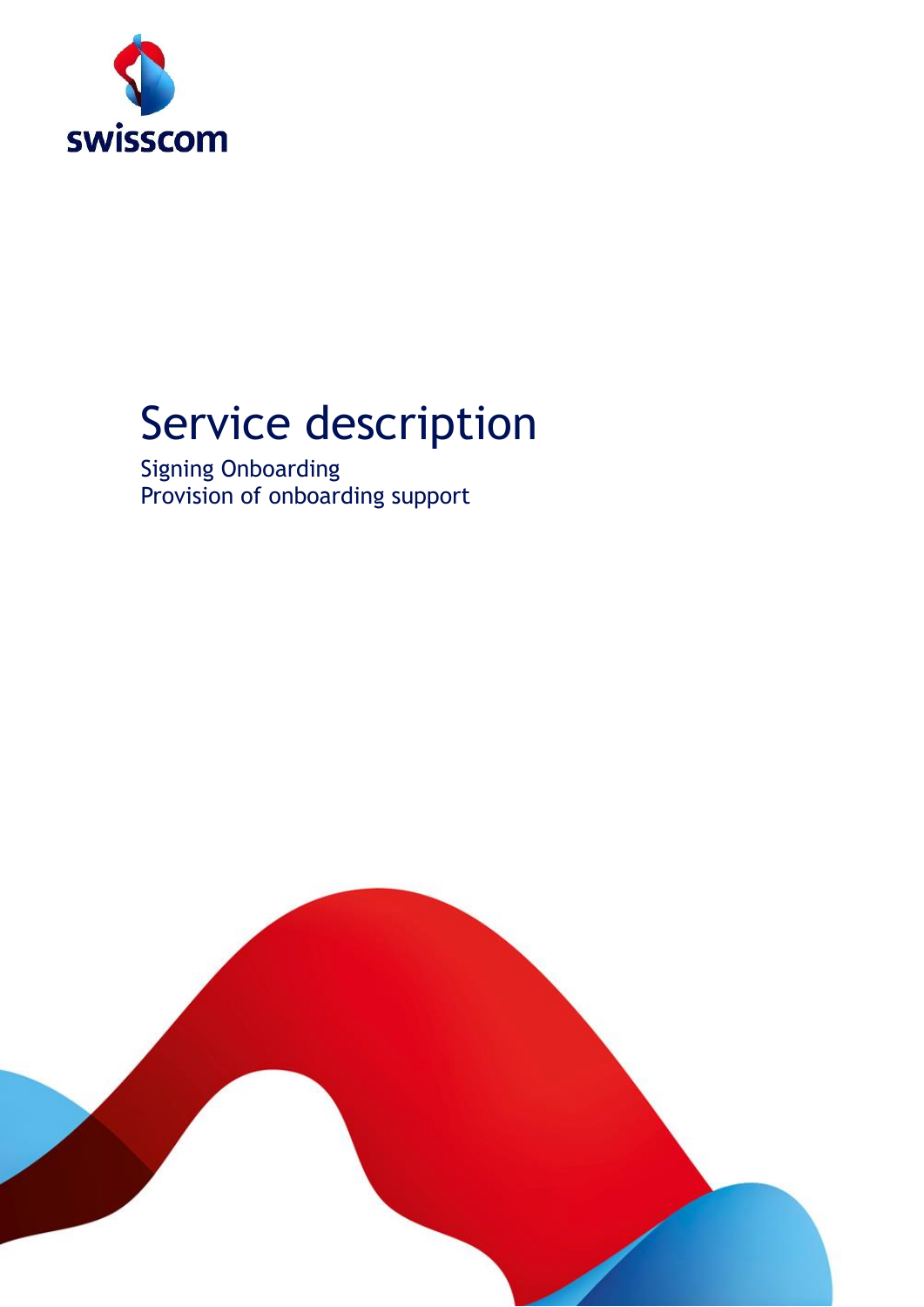

### Table of contents

| $\overline{2}$          |  |
|-------------------------|--|
| 2.1                     |  |
| 2.2                     |  |
| $\mathbf{3}$            |  |
| 3.1                     |  |
| $\overline{\mathbf{4}}$ |  |
| 5                       |  |
| 5.1                     |  |
| 5.2                     |  |
| 6                       |  |
| $7^{\circ}$             |  |
| 7.1                     |  |
| 7.2                     |  |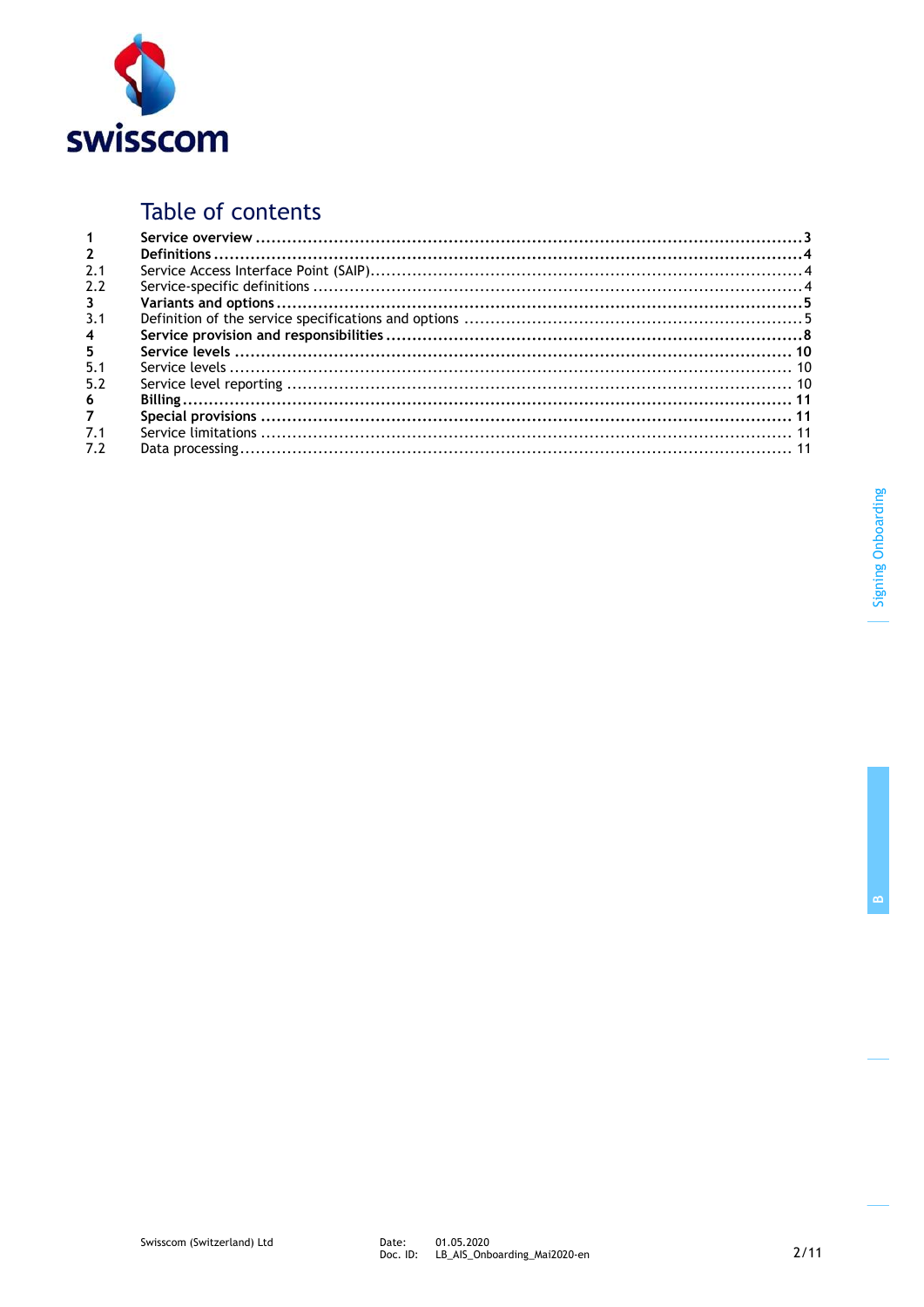

### 1 Service overview

Signing Onboarding is a bundle of targeted, optional support services that enable electronic signatures to be integrated into customer processes in a customer-specific manner and within a reasonable period of time. Starting with a workshop, these services address topics ranging from "the customer's own identification procedures" and "authentication procedures" to registration with the auditor and compliance assessment authorities, all as per the Customer's requirements. They may also be called up individually as a service.

The provision of support services for onboarding to the Swisscom Signing Service enables customers to receive project-specific support in order to connect their process environment to the Swisscom Signing Service quickly and in a targeted manner while taking the legal and regulatory requirements into account.

This service does not yet require a Swisscom Signing Service to be ordered.

Before the electronic signature service can be provided, the following points first have to be clarified:

- Signature: What are the typical procedures for signing? What is the connection between identification and signing?
- Identification: Which procedure identifies potential signatories? Can existing customer-specific forms of identification be used? Which identification procedures can be used for what signature quality? How is identification archived?
- Authentication: Which authentication options are available for signature approval? Can customer-specific procedures be used if necessary? Which authentication procedures can be used for what signature quality?
- Audit: Which procedures require prior audits? Which have already been approved? Or which procedures are tested within the scope of renewed auditing? What are the legal differences between Switzerland and the EU?
- Test: How can a test signature be set up quickly to learn about the processes in greater detail?
- Signatures for identification within the context of preventing money-laundering: Which technical procedures are necessary to ensure efficient identification when combatting money laundering?

#### Customer Environment

- Digital transformation by use of electronic signature • If applicable customer own authentication means for declaration of will O  $N$   $K$ රිර  $7K$  If applicable customer own identification method Anti-money laundering Signing Onboarding Option Consultancy: use of standard components or customer specific ones Koordination audit / conformity assessment (if necessary)
- Use of signatures for identification in scope of AML

All-in Signing Service and Smart Registration Service

- •Signature based on Smart Registration Service Identification
- Authorized registration method

Swisscom provides its own experienced staff and selected partners to support the Customer within the framework of this package. Swisscom advises the Customer with regard to the integration of electronic signatures into the Customer's target processes, including any required approval and auditing, or on drawing up alternative concepts.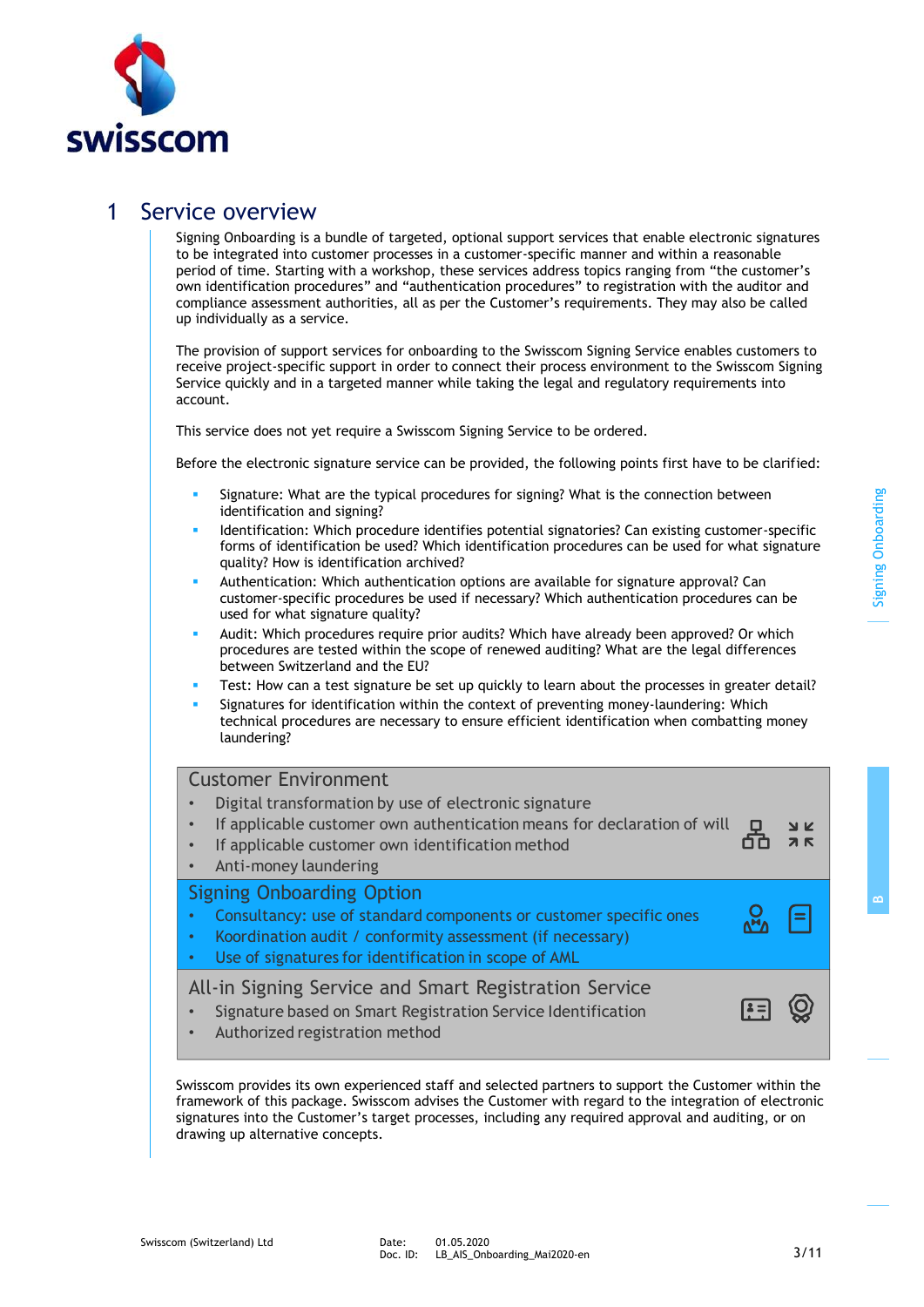

Signing Onboarding

Signing Onboarding

# 2 Definitions

swisscom

### **2.1 Service Access Interface Point (SAIP)**

The Service Access Interface Point (SAIP) is the contractually agreed, geographical and/or logical point at which a service is delivered to the service user. It is also the point at which a service is monitored and the provided service level is documented.

This is located at Swisscom for the scope of service defined in this service description, even if some workshops and meetings may take place on the Customer's premises.



 $\blacksquare$  = Customer  $\blacksquare$  = Swisscom service  $\blacksquare$  = Option / by agreement

#### **2.2 Service-specific definitions**

| <b>Term</b>            | <b>Description</b>                                                                                                                                                                                                                                                                                                                                                          |
|------------------------|-----------------------------------------------------------------------------------------------------------------------------------------------------------------------------------------------------------------------------------------------------------------------------------------------------------------------------------------------------------------------------|
| elDAS regulation       | An EU regulation on electronic identification and trust services for<br>electronic transactions within the internal market.                                                                                                                                                                                                                                                 |
| Evidence               | Proof in the form of a signed PDF document. This PDF typically contains<br>the photos and scans created during the identification process as well as<br>the collected data or other data required by regulatory authorities as<br>proof of identification. The electronic signature of the organisation that<br>carries out the identification is attached to the evidence. |
| Identification partner | Swisscom partners that handle identification and the submission of<br>evidence as part of the Smart Registration Service or directly for the<br>customer application.                                                                                                                                                                                                       |
| RA delegation contract | A contract between Swisscom and the identifier to which Swisscom has<br>recourse for implementing the identification procedures.                                                                                                                                                                                                                                            |
| Registration           | A regulated process for identifying and storing identification data and the<br>means of authentication associated with such identification data that are<br>required to trigger an electronic signature via the Signing Service.                                                                                                                                            |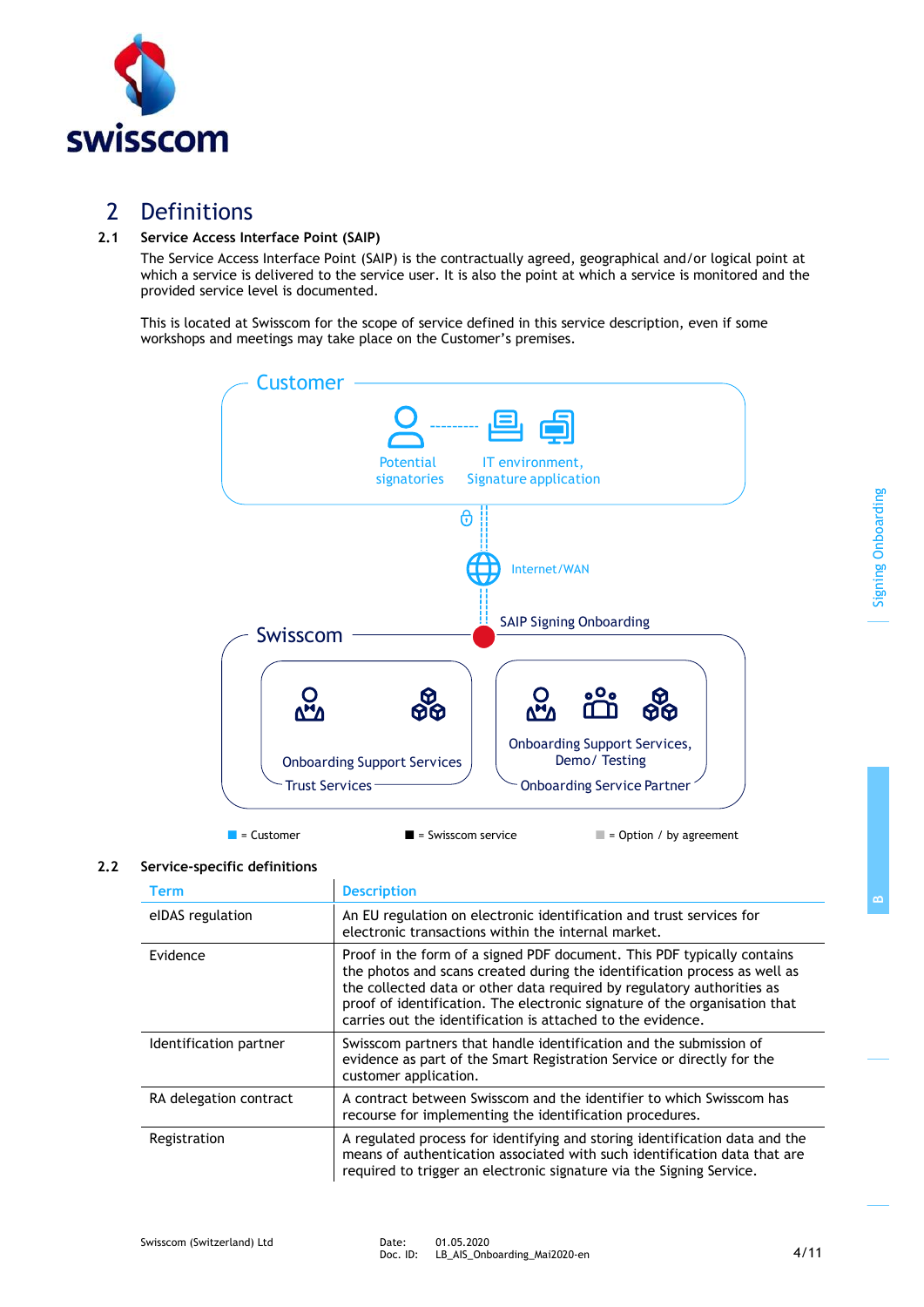

| Term                        | <b>Description</b>                                                                                                                                                                                                                                                                                                                                                                                           |
|-----------------------------|--------------------------------------------------------------------------------------------------------------------------------------------------------------------------------------------------------------------------------------------------------------------------------------------------------------------------------------------------------------------------------------------------------------|
| Registration authority (RA) | The registration authority is responsible<br>for identifying the signatories. Under an RA delegation agreement,<br>Swisscom may outsource parts of the registration process to third parties.                                                                                                                                                                                                                |
| Signing app                 | The counterpart to the signature service: The user interface for the<br>signatory, used for displaying the document, triggering signing, hashing,<br>receiving the signed hash and creating the signed document from the<br>signed hash, with the option to download the signed document.                                                                                                                    |
| Terms and conditions of use | The terms and conditions of use for Swisscom's signature service define<br>the conditions for utilisation of the signature certificates and signature<br>service on a subscriber application within the framework of the<br>relationship between Swisscom (Switzerland) Ltd or Swisscom IT Services<br>Finance S.E. and the signatory. They may be consulted at<br>https://www.swisscom.com/signing-service. |
| ZertES                      | The Swiss federal law on electronic signatures                                                                                                                                                                                                                                                                                                                                                               |

# 3 Variants and options

| <b>Standard variant</b>                                                                                                 | <b>Signing Onboarding</b> |
|-------------------------------------------------------------------------------------------------------------------------|---------------------------|
| Onboarding support workshop                                                                                             | Ω                         |
| Use of a customer-specific identification and/or authentication<br>procedure: Development of the implementation concept | O                         |
| Use of a customer-specific identification and/or authentication<br>procedure: Audit support                             | O                         |
| Support during the preparation of an audit by the Customer                                                              | Ω                         |
| Use of the registration procedure / signature for identification<br>purposes in combatting money laundering             | Ω                         |
| Technical training: API connection                                                                                      | O                         |
| Test and demo system (mock-up)                                                                                          | ∩                         |

 $O =$  For an additional fee

# **3.1 Definition of the service specifications and options**

| <b>Specification/Option</b>                                                              | <b>Definition</b>                                                                                                                                                                                                                                                     |
|------------------------------------------------------------------------------------------|-----------------------------------------------------------------------------------------------------------------------------------------------------------------------------------------------------------------------------------------------------------------------|
| Onboarding support<br>workshop<br>(standard or Customer's own<br>registration procedure) | Advice and implementing the steps needed to integrate an electronic<br>signature using approved standard procedures or initial analysis of the<br>envisaged customer-specific identification and/or authentication<br>solutions. This includes the following aspects: |
|                                                                                          | The project will start with a joint workshop which will clarify the<br>following points:                                                                                                                                                                              |
|                                                                                          | The Customer's requirements                                                                                                                                                                                                                                           |
|                                                                                          | The legal/regulatory framework for the Customer and Swisscom<br>٠                                                                                                                                                                                                     |
|                                                                                          | The safety requirements                                                                                                                                                                                                                                               |
|                                                                                          | The registration procedure (identification and allocation of the<br>means of authentication)                                                                                                                                                                          |
|                                                                                          | The signing procedure<br>٠                                                                                                                                                                                                                                            |
|                                                                                          | Presentation of Swisscom's standard procedures                                                                                                                                                                                                                        |
|                                                                                          |                                                                                                                                                                                                                                                                       |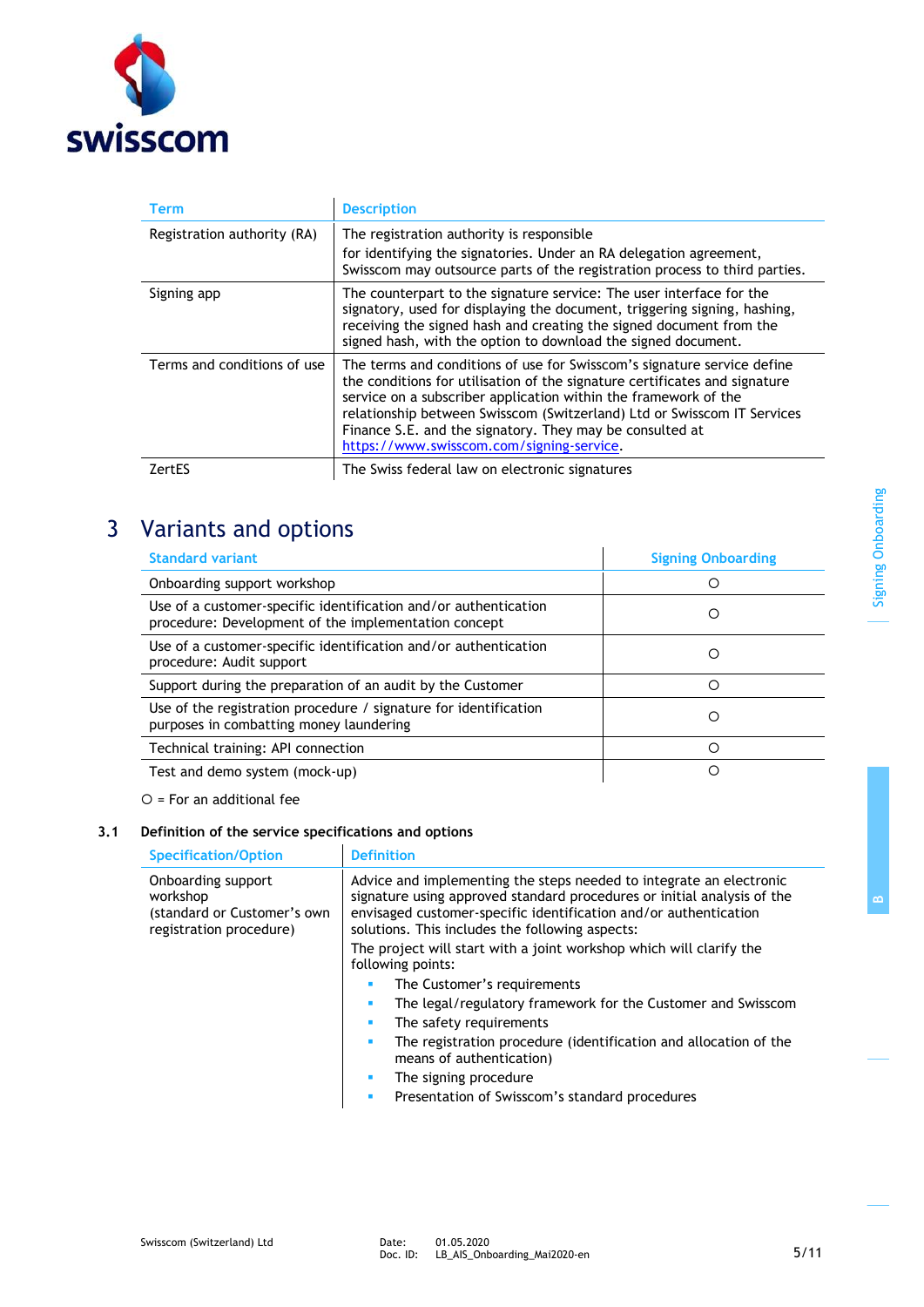

| <b>Specification/Option</b>                                                      | <b>Definition</b>                                                                                                                                                                                                                                                                                                                                                                                                                                                                                                                                                                                                                                                                                                                                                                                                                                                                                                                                                                                                                                                                                                                                                                                                                                                                                                                                                                                                                                                                                          |
|----------------------------------------------------------------------------------|------------------------------------------------------------------------------------------------------------------------------------------------------------------------------------------------------------------------------------------------------------------------------------------------------------------------------------------------------------------------------------------------------------------------------------------------------------------------------------------------------------------------------------------------------------------------------------------------------------------------------------------------------------------------------------------------------------------------------------------------------------------------------------------------------------------------------------------------------------------------------------------------------------------------------------------------------------------------------------------------------------------------------------------------------------------------------------------------------------------------------------------------------------------------------------------------------------------------------------------------------------------------------------------------------------------------------------------------------------------------------------------------------------------------------------------------------------------------------------------------------------|
|                                                                                  | The following people from the Customer's organisation should participate<br>in this workshop (duration: 4-6 hours depending on complexity):<br>Security officer<br>٠<br>Legal contact person<br>٠                                                                                                                                                                                                                                                                                                                                                                                                                                                                                                                                                                                                                                                                                                                                                                                                                                                                                                                                                                                                                                                                                                                                                                                                                                                                                                          |
|                                                                                  | Project manager<br>×                                                                                                                                                                                                                                                                                                                                                                                                                                                                                                                                                                                                                                                                                                                                                                                                                                                                                                                                                                                                                                                                                                                                                                                                                                                                                                                                                                                                                                                                                       |
|                                                                                  | n,<br>System architect                                                                                                                                                                                                                                                                                                                                                                                                                                                                                                                                                                                                                                                                                                                                                                                                                                                                                                                                                                                                                                                                                                                                                                                                                                                                                                                                                                                                                                                                                     |
|                                                                                  | If the Customer cannot provide its own implementation resources or its<br>own signing app, Swisscom will suggest suitable partners that already<br>have a tested and proven interface to the Swisscom Signing Service.                                                                                                                                                                                                                                                                                                                                                                                                                                                                                                                                                                                                                                                                                                                                                                                                                                                                                                                                                                                                                                                                                                                                                                                                                                                                                     |
|                                                                                  | If standard procedures are not used, contact persons are defined to draw<br>up the implementation concept together with Swisscom. The results are<br>summarised by Swisscom in a final document and handed over to the<br>Customer.                                                                                                                                                                                                                                                                                                                                                                                                                                                                                                                                                                                                                                                                                                                                                                                                                                                                                                                                                                                                                                                                                                                                                                                                                                                                        |
| Use of a customer-specific<br>identification and/or<br>authentication procedure: | If a customer-specific identification or authentication process is used, an<br>implementation concept is drawn up together with the Customer. The<br>contents of the implementation concept are as follows:                                                                                                                                                                                                                                                                                                                                                                                                                                                                                                                                                                                                                                                                                                                                                                                                                                                                                                                                                                                                                                                                                                                                                                                                                                                                                                |
| Implementation concept                                                           | Governance (service responsibility, organisational anchoring, role<br>٠                                                                                                                                                                                                                                                                                                                                                                                                                                                                                                                                                                                                                                                                                                                                                                                                                                                                                                                                                                                                                                                                                                                                                                                                                                                                                                                                                                                                                                    |
|                                                                                  | concept):<br>A role concept, including security officers, system officers and<br>training officers, must be available for presentation on request.<br>Particular attention must be paid to the separation of roles.<br>Processes (identification, roles during identification, signature<br>٠<br>creation, acceptance of the Signing Service's terms and conditions<br>of use within the process, control of signature approval, data<br>administration, administration of the distinguished name,<br>conformity checks and the information provision obligation):<br>The identification type and procedure must be described in detail.<br>During signing, the physical presence (or equivalent procedure) of<br>the applicant is important when verifying his identity and a using<br>photo ID as proof of his identity. The validity of the identification<br>at the time of signing must be ensured.<br>Security aspects with regard to secure communication, failed<br>attempts at signing, etc. must be described.<br>The identification process must also include the subsequent means<br>of authentication. The indivisible testing procedure, comprising<br>identity checking and the means of authentication, must be<br>described.<br>The terms and conditions of use for Swisscom's signing service of<br>must be verifiably accepted by the identified person at the time<br>of identification. Swisscom procedures (Smart Registration<br>Service) can also be used to support this process. |
|                                                                                  | Data from the registry (archiving of documentation, archive<br>transfer/storage after contact termination, archive transfer after<br>the discontinuation of business activities, data protection):<br>All proofs of identification (IDs or passport copies) and acceptance<br>of the terms and conditions of use must be archived (for at least<br>11 or 35 years respectively). Procedures must be described to<br>detail how such proofs are transferred to Swisscom if business<br>operations or the contract are discontinued. Alternatively, the<br>evidence can be imported permanently.<br>All employees must be trained in the employed procedure.<br>Training and proof of training must be described.<br>All employees must comply with the necessary data protection<br>measures and treat data as confidential.<br>Options for Swisscom's auditor and Swisscom itself to review the<br>process must be demonstrated.<br>Technical details (the structure of the distinguished name, details<br>٠                                                                                                                                                                                                                                                                                                                                                                                                                                                                                               |
|                                                                                  | of the declaration of intent, infrastructure protection)                                                                                                                                                                                                                                                                                                                                                                                                                                                                                                                                                                                                                                                                                                                                                                                                                                                                                                                                                                                                                                                                                                                                                                                                                                                                                                                                                                                                                                                   |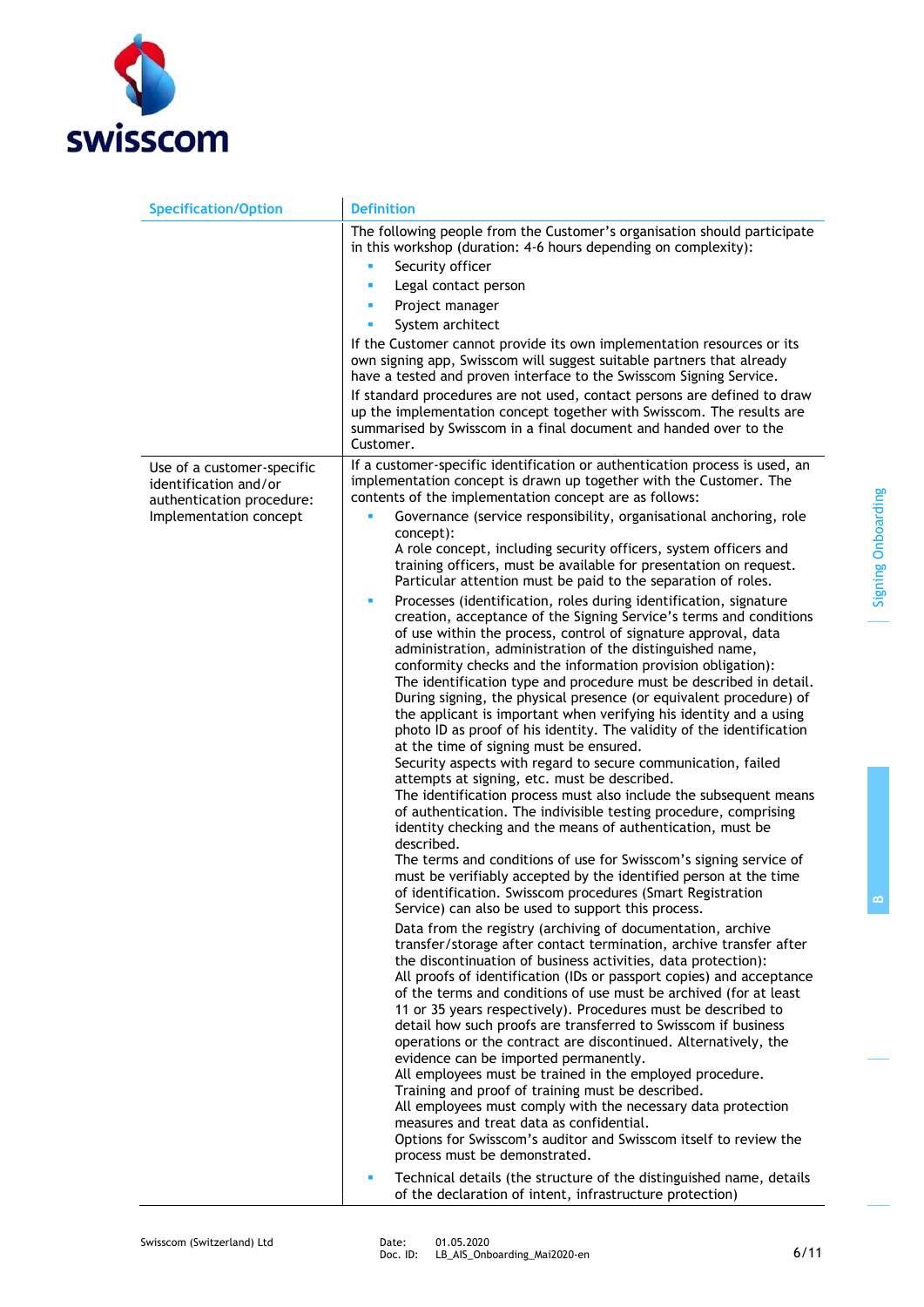

| <b>Specification/Option</b>                                                                                          | <b>Definition</b>                                                                                                                                                                                                                                                                                                                                                                                                                                                                                                                                                                                                                                                                                                                                                                                                                                                                                                                                                                                                                                                                                                                                                                                                                                                                                                                                           |
|----------------------------------------------------------------------------------------------------------------------|-------------------------------------------------------------------------------------------------------------------------------------------------------------------------------------------------------------------------------------------------------------------------------------------------------------------------------------------------------------------------------------------------------------------------------------------------------------------------------------------------------------------------------------------------------------------------------------------------------------------------------------------------------------------------------------------------------------------------------------------------------------------------------------------------------------------------------------------------------------------------------------------------------------------------------------------------------------------------------------------------------------------------------------------------------------------------------------------------------------------------------------------------------------------------------------------------------------------------------------------------------------------------------------------------------------------------------------------------------------|
|                                                                                                                      | If analysis of the intended identification and authentication approach<br>shows that the procedure cannot be recognised in its present form, the<br>individual measures necessary to adapt the procedure are documented<br>and analysed                                                                                                                                                                                                                                                                                                                                                                                                                                                                                                                                                                                                                                                                                                                                                                                                                                                                                                                                                                                                                                                                                                                     |
| Use of a customer-specific<br>identification and/or<br>authentication procedure:<br>Audit support                    | Only if it has been determined that an initial audit is required and on<br>condition that an implementation concept has been prepared in advance.<br>Depending on the jurisdiction where the electronic signature is to be<br>used - i.e. Switzerland or the EU - and the employed procedure, this<br>procedure may need to be audited and approved by the compliance<br>assessment authorities or supervisory authority.<br>Audits are usually carried out in accordance with ETSI or CEN regulations<br>and the legislation on which registration or remote signing are based.<br>Swisscom will commission, support and coordinate the audit procedure.<br>The costs of auditing by Swisscom-appointed auditors are included in this<br>option.<br>If analysis of the intended identification and authentication approach or<br>audits reveals that the procedure cannot be recognised in its present<br>form, the individual measures necessary to adapt the procedure are<br>documented and analysed<br>When conducting the audit, the following types of audits must be<br>differentiated, which are offered at a separate price:<br>Audits of the Customer's own authentication procedure and<br>securing a two-factor declaration of intent (known as "sole control<br>2" or SCAL2)<br>Audits of the Customer's own identification method, if -<br>× |
|                                                                                                                      | depending on the intended jurisdiction - this has not already been<br>audited by an auditor approved for the eIDAS regulation or ZertES.<br>Audits of the archiving of evidence data to identify and obtain<br>a,<br>acceptance of the terms and conditions of use, unless the<br>archiving option of the Smart Registration Service is used.                                                                                                                                                                                                                                                                                                                                                                                                                                                                                                                                                                                                                                                                                                                                                                                                                                                                                                                                                                                                               |
| Support during the<br>preparation of an audit by<br>the Customer                                                     | If the Customer does not have documentation, process descriptions or<br>security concepts for an audit of the Customer's own identification or<br>authentication procedure, project-specific support can be provided.                                                                                                                                                                                                                                                                                                                                                                                                                                                                                                                                                                                                                                                                                                                                                                                                                                                                                                                                                                                                                                                                                                                                       |
| Use of the registration<br>procedure / signature for<br>identification purposes in<br>combatting money<br>laundering | Advice and support as well as documentation of the necessary procedural<br>and technical steps for determining an identity within the context of<br>combatting money laundering.<br>If the Customer has to perform identification in accordance with the<br>German Money Laundering Act, two procedures are shown for<br>identification in connection with an electronic signature:<br>Use of the electronic signature for determining the user's identity<br>п<br>Use of identification data for registration for the electronic<br>٠<br>signing, also for the purpose of determining identity within the                                                                                                                                                                                                                                                                                                                                                                                                                                                                                                                                                                                                                                                                                                                                                  |
|                                                                                                                      | context of combatting money laundering<br>Special requirements must be observed depending on the procedure<br>chosen, e.g. signature verification or data-protection contracts within<br>the framework of GDPR requirements.                                                                                                                                                                                                                                                                                                                                                                                                                                                                                                                                                                                                                                                                                                                                                                                                                                                                                                                                                                                                                                                                                                                                |
| Technical training: API<br>connection                                                                                | If the Customer wants to develop or integrate its own signing app or<br>works with a partner who is not yet a Swisscom partner, technical<br>training in API integration is recommended.<br>This comprises a three-hour joint Skype/Team session involving the<br>Customer's developers and technical managers at Swisscom. Within the<br>scope of this training, the interface is discussed in detail and a sample<br>application is connected.<br>Afterwards, questions about implementation can be answered within the<br>scope of five hours of support, which are available on demand.                                                                                                                                                                                                                                                                                                                                                                                                                                                                                                                                                                                                                                                                                                                                                                 |
| Test and demo system<br>(mock-up)                                                                                    | A mock-up system used to test the signing system. This does not include<br>full integration into the Customer's system.                                                                                                                                                                                                                                                                                                                                                                                                                                                                                                                                                                                                                                                                                                                                                                                                                                                                                                                                                                                                                                                                                                                                                                                                                                     |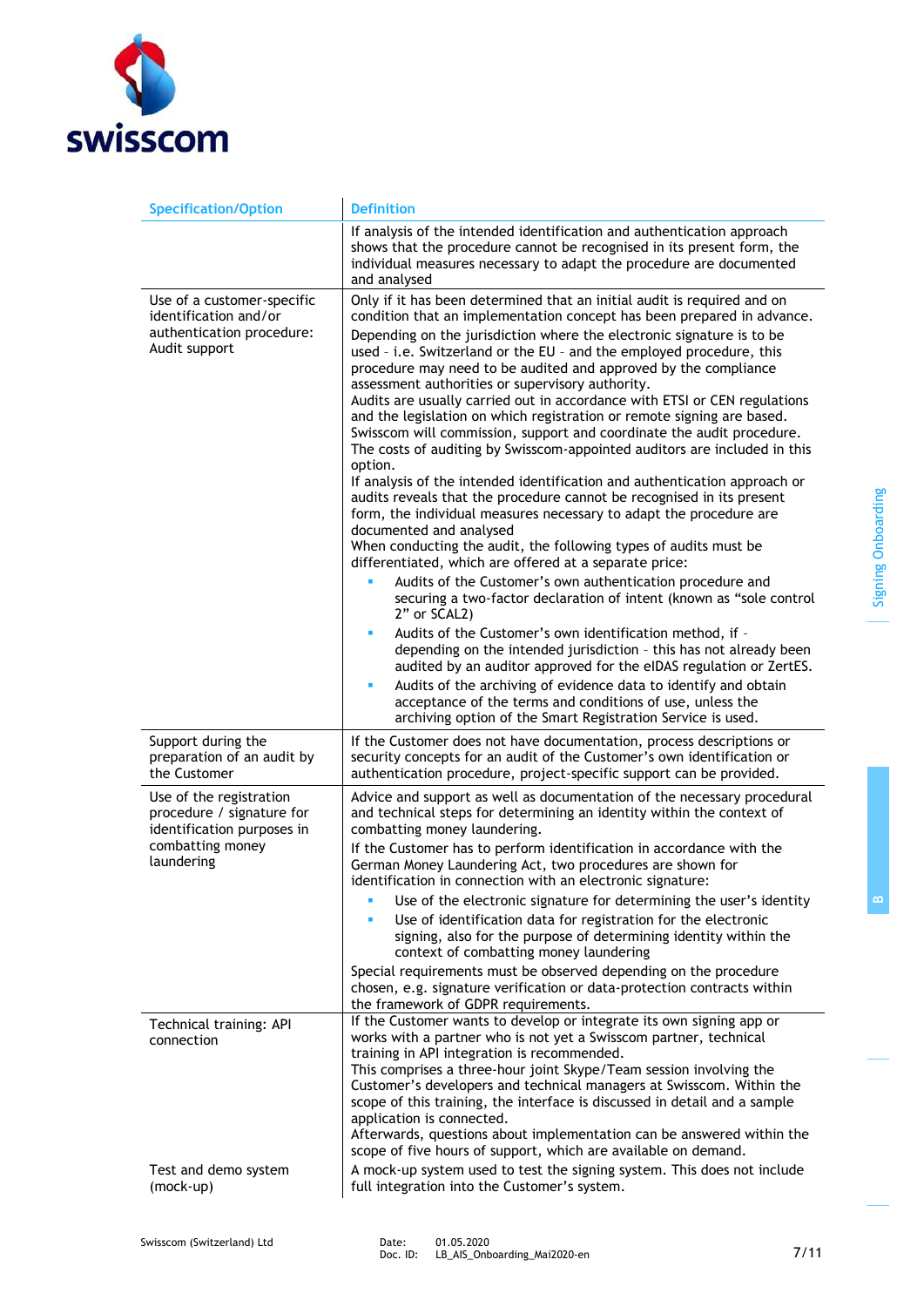

| <b>Specification/Option</b> | <b>Definition</b>                                                                                                                                                                                                                                                                                                                                                                                                                                                                                                                                                                                                             |
|-----------------------------|-------------------------------------------------------------------------------------------------------------------------------------------------------------------------------------------------------------------------------------------------------------------------------------------------------------------------------------------------------------------------------------------------------------------------------------------------------------------------------------------------------------------------------------------------------------------------------------------------------------------------------|
|                             | For the test, Swisscom provides standard test access appropriate for the<br>procedure to be evaluated. If a signing app of a Swisscom partner is used,<br>the partner will be commissioned to create a demo app for use in<br>conjunction with the testing access. If the Customer wishes to use a<br>signing app itself, only the interface for test access, including the<br>appropriate configuration, is provided.<br>The test includes access both for the implementation of electronic<br>signing and for use of services within the context of registration, where<br>necessary. The access is configured accordingly. |

# 4 Service provision and responsibilities

#### **Non-recurring services**

|                | Activities ( $S = Swisscom/C = Customer$ )                                                                                                                                                                                                                                                                                                                    |   |  |
|----------------|---------------------------------------------------------------------------------------------------------------------------------------------------------------------------------------------------------------------------------------------------------------------------------------------------------------------------------------------------------------|---|--|
|                | <b>Onboarding support workshop</b>                                                                                                                                                                                                                                                                                                                            |   |  |
| 1.             | Provision<br>Person responsible for the signing connection<br>п<br>Legal contact person<br>٠<br>System architect<br>٠<br>п                                                                                                                                                                                                                                    |   |  |
| 2 <sup>1</sup> | Security officer associated with signing connection / registration<br>Provision<br>Specialists for exchanging information on regulatory and legal requirements<br>п<br>Specialists for the system architecture and security concept<br>п                                                                                                                      | √ |  |
| 3.             | Providing space / meeting rooms at Swisscom on request or alternatively Skype/Teams.                                                                                                                                                                                                                                                                          | ✓ |  |
| 4.             | Optional instead of 3: Providing space / meeting rooms on the Customer's premises by<br>arrangement. Travel by Swisscom at the stipulated travel expenses rate.                                                                                                                                                                                               |   |  |
| 5.             | Clarifying any questions arising in connection with electronic signatures and ID processes,<br>in particular for assessing the various qualities of electronic signatures and their possible<br>use to fulfil the Customer's specific needs or in areas where special regulations apply,<br>such as the German Money Laundering Act, see also subsection 7b). |   |  |
| 6.             | Initial statements on feasibility based on regulatory/legal requirements                                                                                                                                                                                                                                                                                      | ✓ |  |
| 7.             | Workshop deliverable                                                                                                                                                                                                                                                                                                                                          |   |  |
|                | Use of a customer-specific identification and/or authentication procedure: Implementation<br>concept                                                                                                                                                                                                                                                          |   |  |

|    | Provision |                                                                                                                                                                                                             |  |
|----|-----------|-------------------------------------------------------------------------------------------------------------------------------------------------------------------------------------------------------------|--|
|    |           | The system architect, security officer and the person responsible for the signing<br>connection jointly develop the relevant topics within the implementation<br>concept.                                   |  |
|    |           | Appointing deputies, where required, to ensure rapid response times                                                                                                                                         |  |
| 2. |           | Developing an implementation concept framework that comprises all the points needed<br>for an audit or repeat audit based on input from the Customer and a review of the<br>Customer's suggestions          |  |
| 3. |           | Finalising the implementation concept ready for submission to the auditor                                                                                                                                   |  |
| 4. |           | Approval of the implementation concept by Swisscom for use within the scope of ZertES<br>or the eIDAS regulation or documenting the necessary changes and risks or rejecting this<br>and suggesting changes |  |
| 5. |           | Providing space / meeting rooms at Swisscom on request or alternatively Skype/Teams.                                                                                                                        |  |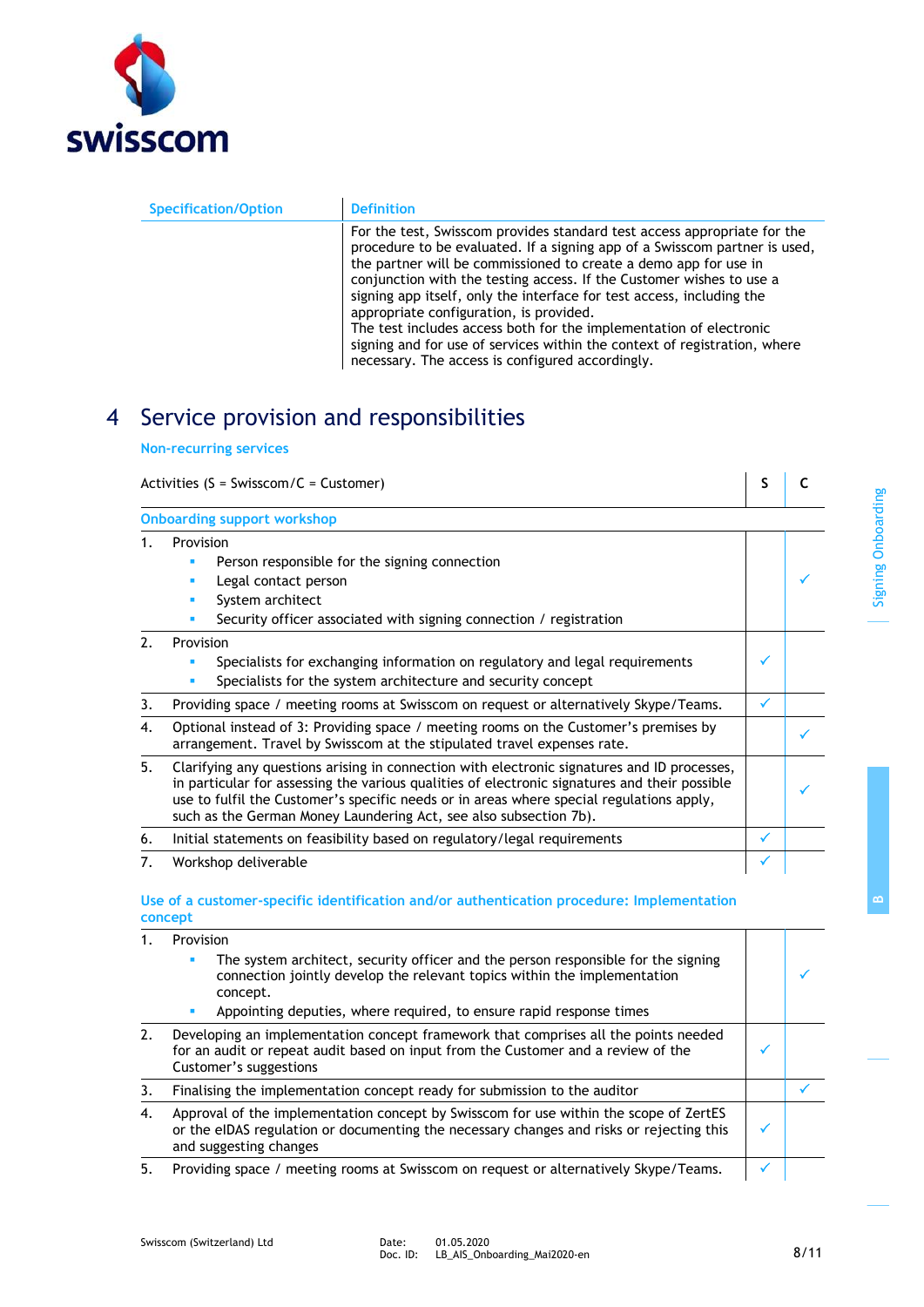

| Activities ( $S = Swisscom/C = Customer$ ) |                                                                                                                                                                                                                      | S            | C |
|--------------------------------------------|----------------------------------------------------------------------------------------------------------------------------------------------------------------------------------------------------------------------|--------------|---|
| 6.                                         | Optional instead of 5: Providing space / meeting rooms on the Customer's premises by<br>arrangement. Travel by Swisscom at the stipulated travel expenses rate.                                                      |              |   |
| 7.                                         | Drafting the implementation concept to be signed by the Customer or documenting the<br>measures necessary to implement the process                                                                                   |              |   |
|                                            | Use of a customer-specific identification and/or authentication procedure: Audit support                                                                                                                             | $\Box$       |   |
| 1.                                         | Defining a necessary environment for the initial audit, provision by Swisscom of the<br>elements required for testing (e.g. test access)                                                                             | ✓            |   |
| 2.                                         | Provision by the Customer of the subscriber application and all documents needed for the<br>procedure (flow, security, etc.) to enable the auditor to perform the audit                                              |              |   |
| 3.                                         | Appointing the auditor and coordinating the auditor's work based on the schedule<br>developed together with the Customer and the implementation concept. Covering the<br>cost of the auditor.                        | ✓            |   |
| 4.                                         | Provision                                                                                                                                                                                                            |              |   |
|                                            | A system architect, security officer and a person responsible for the signature<br>n,<br>connection to support the auditor                                                                                           |              |   |
|                                            | Appointing deputies, where required, to ensure rapid response times                                                                                                                                                  |              |   |
| 5.                                         | Joint auditing with the auditor                                                                                                                                                                                      |              |   |
| 6.                                         | Internally evaluating auditing results, documenting open issues and next steps                                                                                                                                       | $\checkmark$ |   |
| 7.                                         | Optional adaptation of the registration or signing process by the Customer based on<br>feedback from the auditor (if required based on 6)                                                                            |              |   |
| 8.                                         | If the auditing result is positive: Submitting the auditing results and registering the new<br>procedure with the supervisory authority, clarifying/presenting and discussing this with<br>the supervisory authority | ✓            |   |
| 9.                                         | Releasing the procedure based on feedback from the supervisory authority, the<br>compliance assessment authority and auditors                                                                                        | ✓            |   |
| 10.                                        | Providing space / meeting rooms at Swisscom on request or alternatively Skype/Teams.                                                                                                                                 | ✓            |   |
| 11.                                        | Optional instead of 10: Providing space / meeting rooms on the Customer's premises by<br>arrangement. Travel by Swisscom at the stipulated travel expenses rate.                                                     |              |   |
|                                            | 12. Auditing of the procedure, i.e. the audit report by the auditor or alternatively<br>documentation of the open points needed for the auditor's approval of the procedure                                          |              |   |
|                                            | Support during the preparation of an audit by the Customer                                                                                                                                                           |              |   |
|                                            | An individual offer from Swisscom based on Customer's requirements                                                                                                                                                   |              |   |
|                                            | Use of the registration procedure / signature for identification purposes in combatting<br>money laundering                                                                                                          | о            |   |
| 1.                                         | Presentation of the standard electronic signing procedures with regard to combatting<br>money laundering                                                                                                             | ✓            |   |
| 2.                                         | Creating a concept for using the registration data, support for any contracts (e.g. order<br>data processing) concluded with Swisscom's identification partner                                                       | ✓            |   |
| 3.                                         | Creating a concept for identity verification in line with money-laundering regulations<br>based on signing and signature validation                                                                                  | ✓            |   |
| 4.                                         | Signing contracts with Swisscom's identification partner                                                                                                                                                             |              |   |
| 5.                                         | Handover of concept documentation to the Customer                                                                                                                                                                    | ✓            |   |
| 6.                                         | Documenting the procedural and technical steps required by law to establish<br>identification within the context of combatting money laundering                                                                      | ✓            |   |
|                                            |                                                                                                                                                                                                                      |              |   |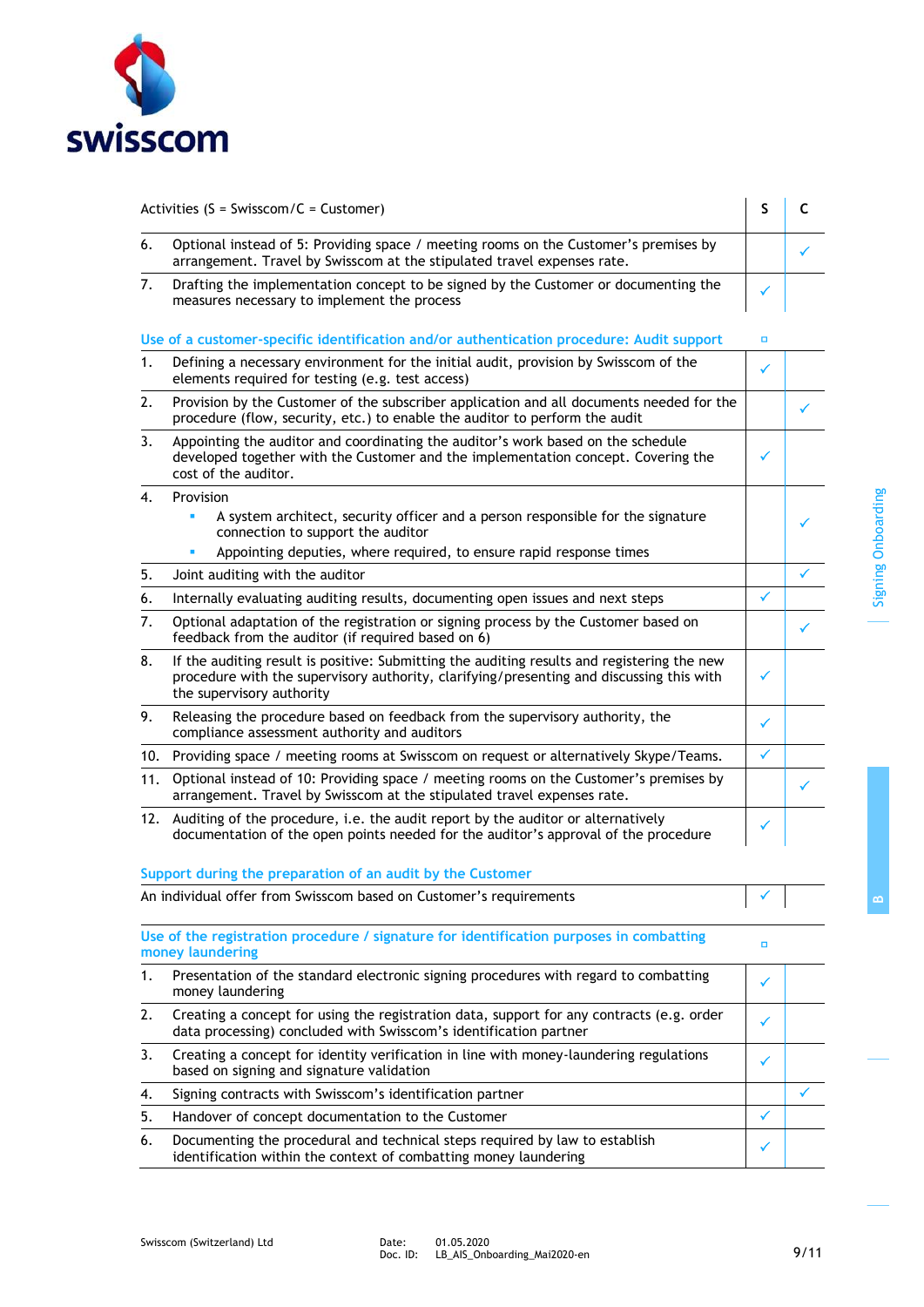

| Activities (S = Swisscom/C = Customer) | S C |  |
|----------------------------------------|-----|--|
|                                        |     |  |

|                                            |                                                                                                                                                                                                                                                        | o |  |  |
|--------------------------------------------|--------------------------------------------------------------------------------------------------------------------------------------------------------------------------------------------------------------------------------------------------------|---|--|--|
| <b>Technical training: API connections</b> |                                                                                                                                                                                                                                                        |   |  |  |
| 1.                                         | Three-hour joint workshop via Skype/Teams or on site at Swisscom. Expenses will be<br>charged additionally for travel. Joint setup of a test connection to the signing service.<br>Specific answers to customer-specific questions                     |   |  |  |
| 2.                                         | Optional instead of 1: Organising and providing space / meeting rooms on the Customer's<br>premises by arrangement. Travel by Swisscom at the stipulated travel expenses rate.                                                                         |   |  |  |
|                                            |                                                                                                                                                                                                                                                        |   |  |  |
|                                            | Five hours of consultancy during the subsequent three months to address technical<br>questions about the connection                                                                                                                                    |   |  |  |
| 3.                                         |                                                                                                                                                                                                                                                        |   |  |  |
|                                            | Test and demo system (mock-up)                                                                                                                                                                                                                         | о |  |  |
| 1.                                         | Configuration and activation of test access to the Signing Service, if necessary also to the<br>Smart Registration Service in accordance with the requirements determined in the<br>workshop or special requirements as per the implementation concept |   |  |  |
| 2.                                         | Connected demo app from a Swisscom partner for demonstration purposes and to<br>generate a non-qualified test signature                                                                                                                                | ✓ |  |  |

### 5 Service levels

#### **5.1 Service levels**

The following service levels generally relate to the agreed Support Times. Definitions of terms (Support Time) and the description of the measurement method and reporting are based on the other contract elements (e.g. "SLA Definitions").

The following service levels will be provided for the different service variants in accordance with subsection 3. If more than one service level is available per variant, the service level is defined in the service contract.

| Service levels & target values | <b>Signing Onboarding</b> |             |  |
|--------------------------------|---------------------------|-------------|--|
| <b>Support Time</b>            |                           |             |  |
| Support Time <sup>1</sup>      | Mo-Fr                     | 07:00-18:00 |  |

 $\bullet$  = Standard (included in the price)

#### **5.2 Service level reporting**

Standard service-level reporting is not provided in conjunctions with Signing Onboarding.

**B**

<sup>&</sup>lt;sup>1</sup> Consulting services are provided at these times.